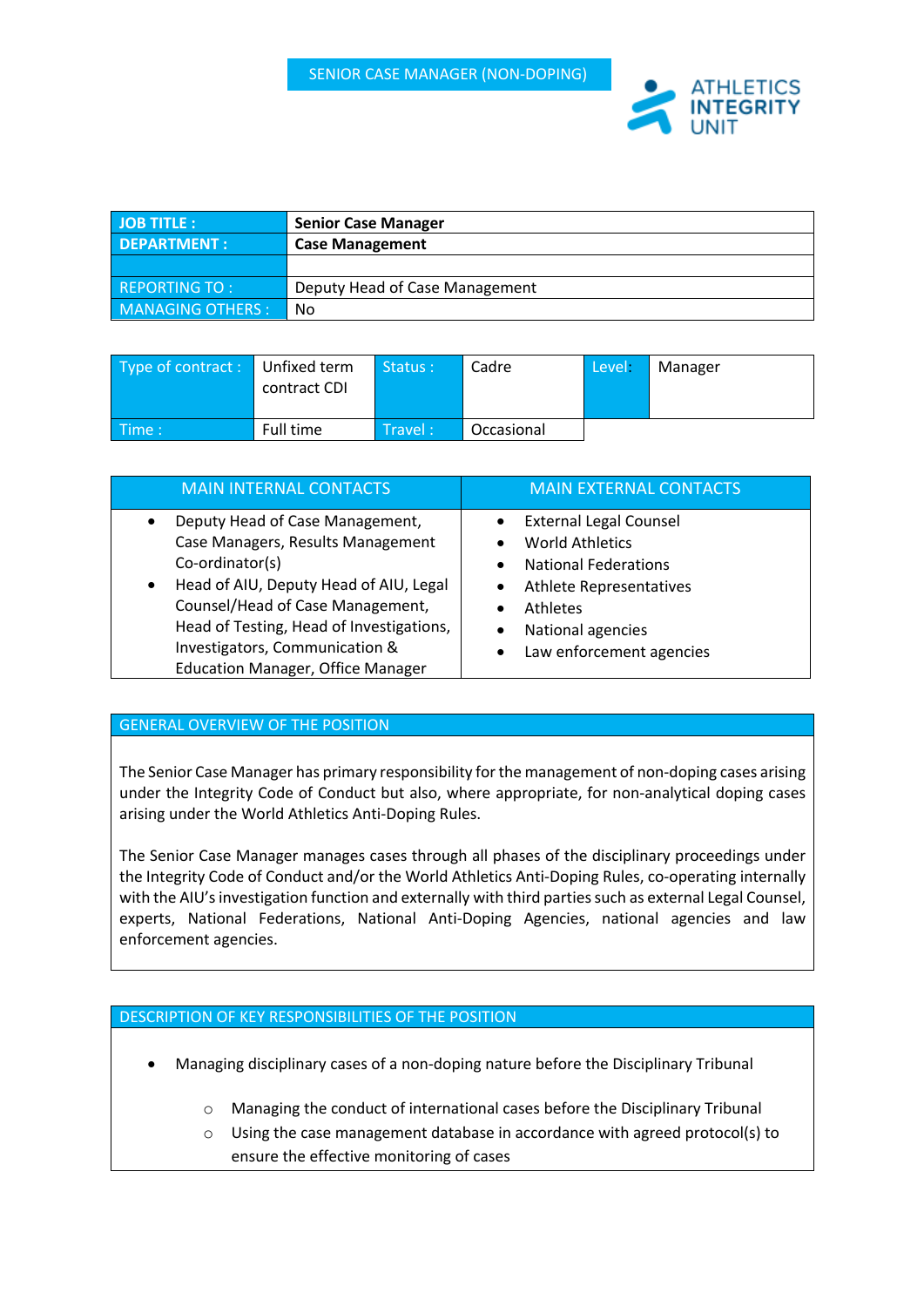

- o Conducting all correspondence with Sport Resolutions as secretariat to the Disciplinary Tribunal
- $\circ$  Attending Preliminary Meetings (usually via conference call) including doing the advocacy for the same
- o Drafting pleadings
- o Drafting witness statements/expert reports
- o Conducting hearing preparations, including liaising with the Sport Resolutions office and any witnesses/experts
- o Conducting advocacy at hearings as agreed
- o Instructing External Counsel where necessary and as agreed
- $\circ$  Reporting to the Deputy Head of Case Management on the progress of cases on a regular (at least weekly) basis
- Managing appeals of a non-doping nature before the Court of Arbitration for Sport
	- o Managing the conduct of non-doping appeals before CAS as allocated by the Deputy Head of Case Management
	- o Using the case management database in accordance with agreed protocol(s) to ensure the effective monitoring of appeals
	- o Drafting witness statements/expert reports (to be settled by external counsel)
	- o Conducting hearing preparations, including liaising with the CAS Office and any witnesses/experts
	- o Conducting advocacy at appeal hearings as agreed
	- o Instructing External Counsel where necessary and as agreed
	- $\circ$  Reporting to the Deputy Head of Case Management on a regular (at least weekly) basis
- Providing support to the Investigations function
	- $\circ$  Working closely with the AIU's Investigations function in investigating potential misconduct under the Integrity Code of Conduct and bringing cases forward to discipline
	- o Attending witness interviews and providing legal support where necessary
	- o Supervising cases of potential substantial assistance
- Assisting with reporting to the Board
	- o Assisting the Head of Case Management in preparing memos to the Board in individual cases where there is a proposal to reduce/suspend a sanction
	- o Assisting the Head of Case Management in preparing memos to the Board for a determination of a case to answer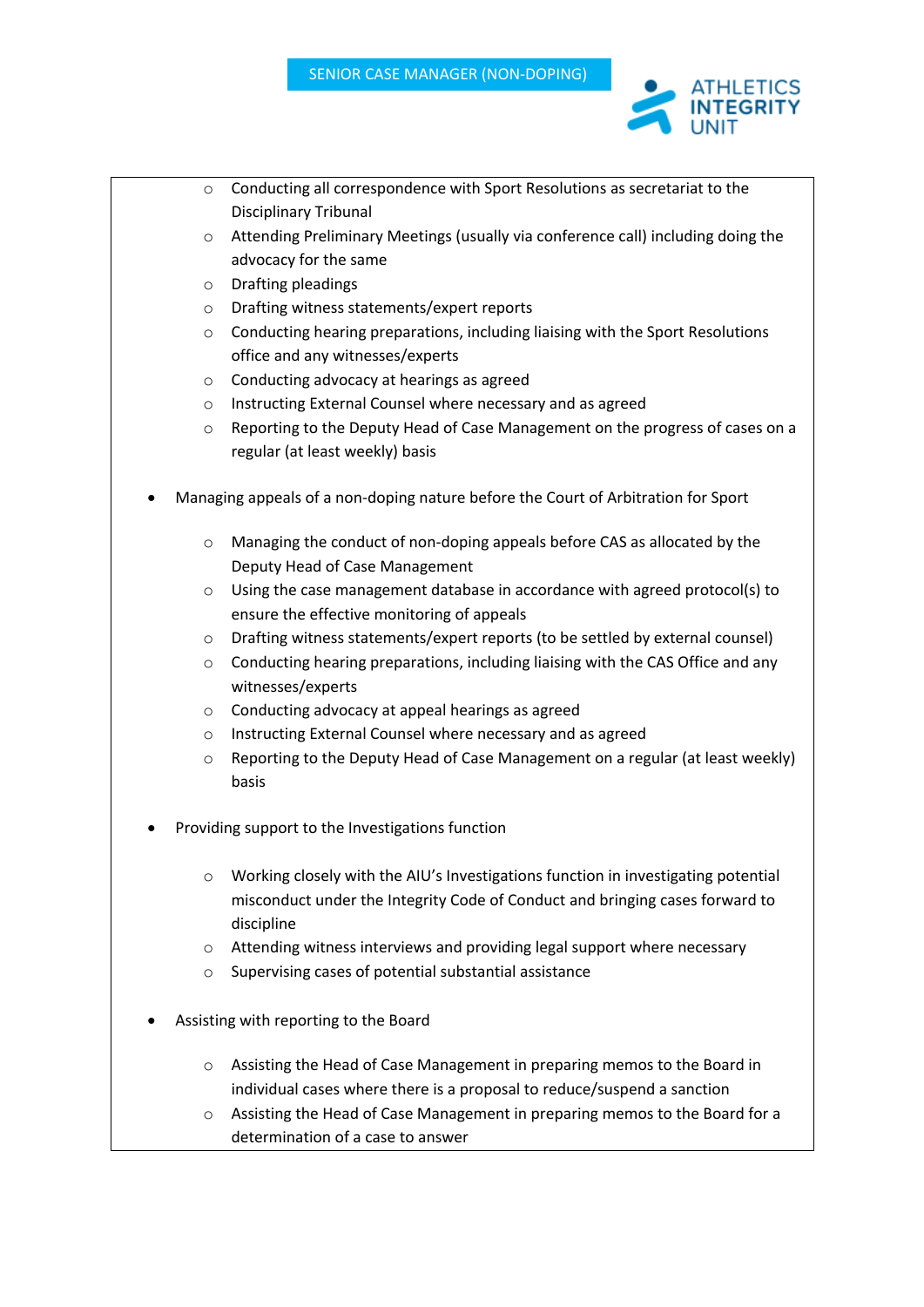

INTEGRITY

- Advising on AIU regulatory framework
	- o Assisting the Head of Case Management in keeping the AIU regulatory framework under regular review
	- o Assisting in the drafting of new rules and regulations for review by the Head of Case Management/Legal Counsel
- Representing the AIU at international level
	- $\circ$  Speaking at international conferences and participating in industry working groups on matters related to case management, as agreed
	- o Attending relevant conferences/networking opportunities as an AIU representative

## SKILLS & EXPERIENCE REQUIRED

• The Senior Case Manager will have a minimum of 6 years' experience in the management of legal cases within a regulatory environment, with experience of working in the sports/integrity sector an advantage. Some prior anti-doping experience would be considered an advantage but is not essential for the role.

#### SOFT SKILLS & EXPECTED BEHAVIOUR

- Excellent legal drafting and advocacy skills
- Rigorous and methodical approach good analytical skills and close attention to detail
- Ability to work autonomously but also as part of a team
- Total integrity
- Highly efficient
- Confidentiality

# LANGUAGES & IT

- Excellent level of English both written and verbal
- Working level of French an advantage
- Competency in other languages a bonus